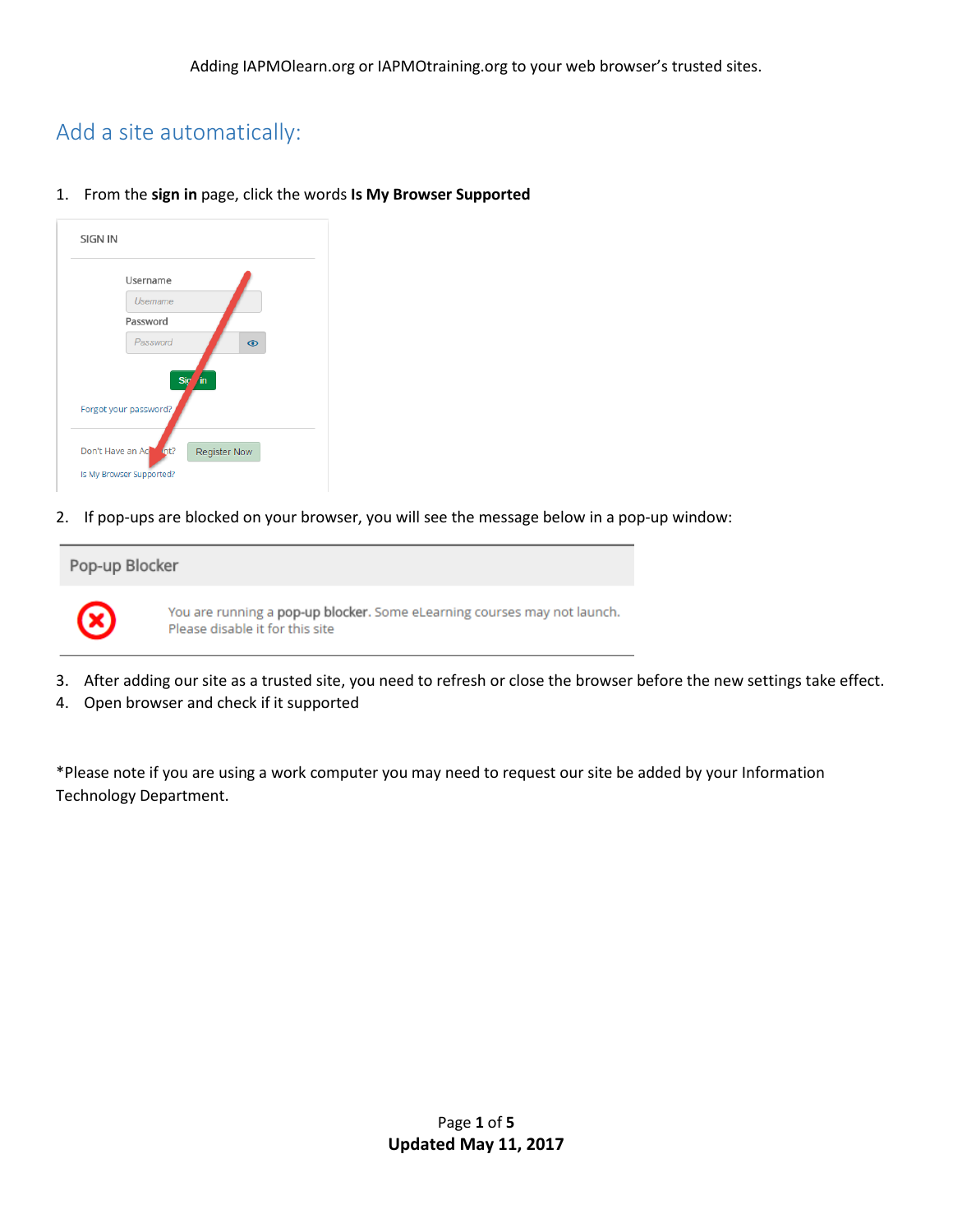Adding a trusted site when prompted by Web Browser



**2.** From the pop-up options click **always allow**



3. Click **retry** from the pop-up window to refresh browser

| Windows Internet Explorer                                                                                                                                                                                                                                           |
|---------------------------------------------------------------------------------------------------------------------------------------------------------------------------------------------------------------------------------------------------------------------|
| To implay the webpage again, the web browser needs to<br>reseno e information you've previously submitted.<br>If you were ma. Ing a purchase, you should click Cancel to<br>avoid a duplicate v. Insaction. Otherwise, click Retry to display<br>the webpage again. |
| Cancel<br>Retry                                                                                                                                                                                                                                                     |



This web browser only allows the pop-up blocker to be turned on or off. So, each time you return to our site you will need to follow the steps at the beginning of this document, titled "Add a site automatically".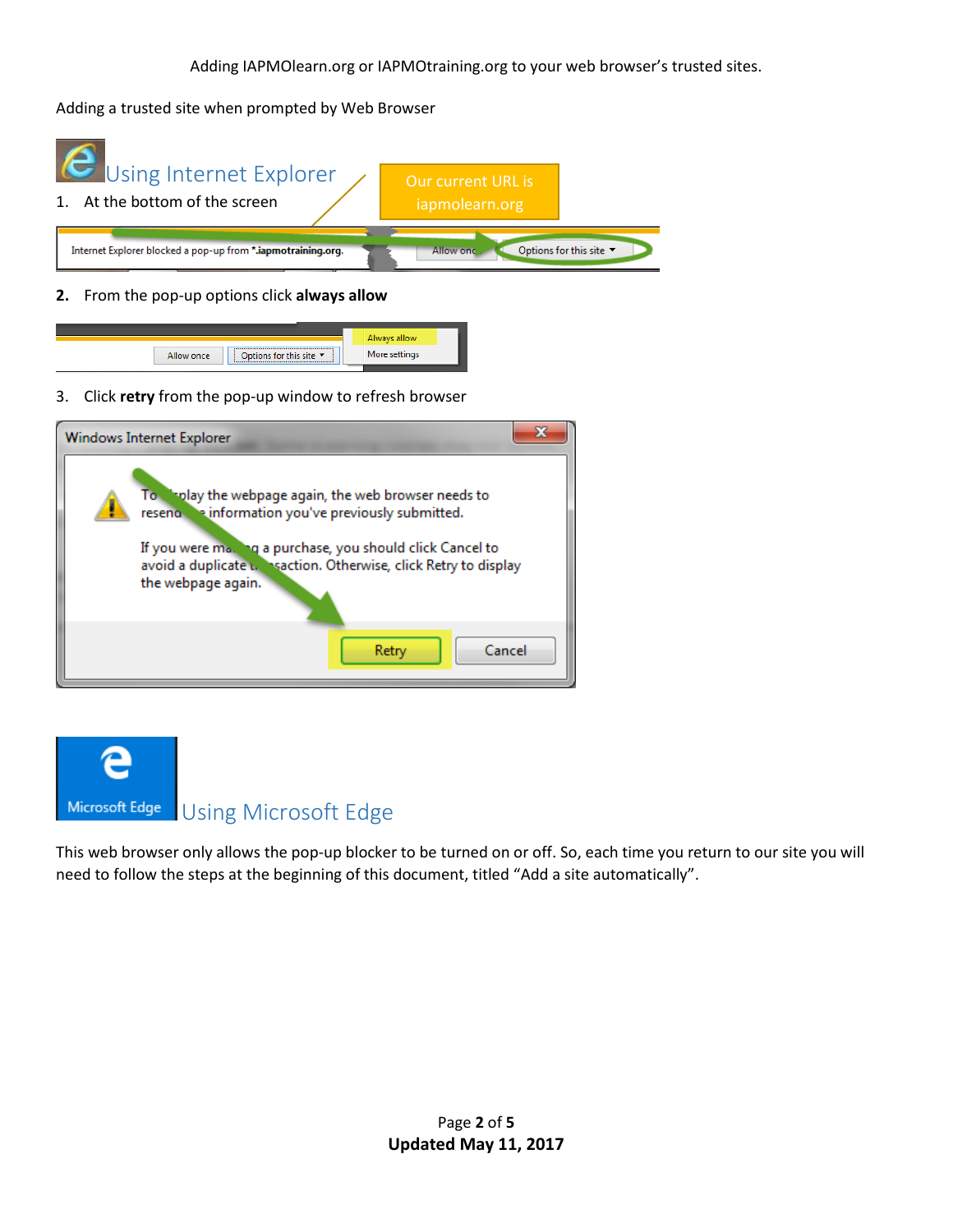

**2.** From the pop-up window click **edit pop-up blocker options**



3. Click **allow** button, this will move our site to the trusted site window, click **save changes** button

| Allowed Sites - Pop-ups                                                                                                                                                                      | $\mathbf{x}$<br>- 0 |
|----------------------------------------------------------------------------------------------------------------------------------------------------------------------------------------------|---------------------|
| You can specify which websites are allowed to open pop-up windows. Type the exact address of<br>the site you want to allow and then click Allow.<br>Address of website:<br>iapmotraining.org |                     |
|                                                                                                                                                                                              | <b>Allow</b>        |
| Site<br><b>Status</b>                                                                                                                                                                        |                     |
| Allow<br>http://mg.mail.yahoo.com                                                                                                                                                            |                     |
| <b>Remove All Sites</b><br>Remove Site                                                                                                                                                       |                     |
| Cancel                                                                                                                                                                                       | Save Changes        |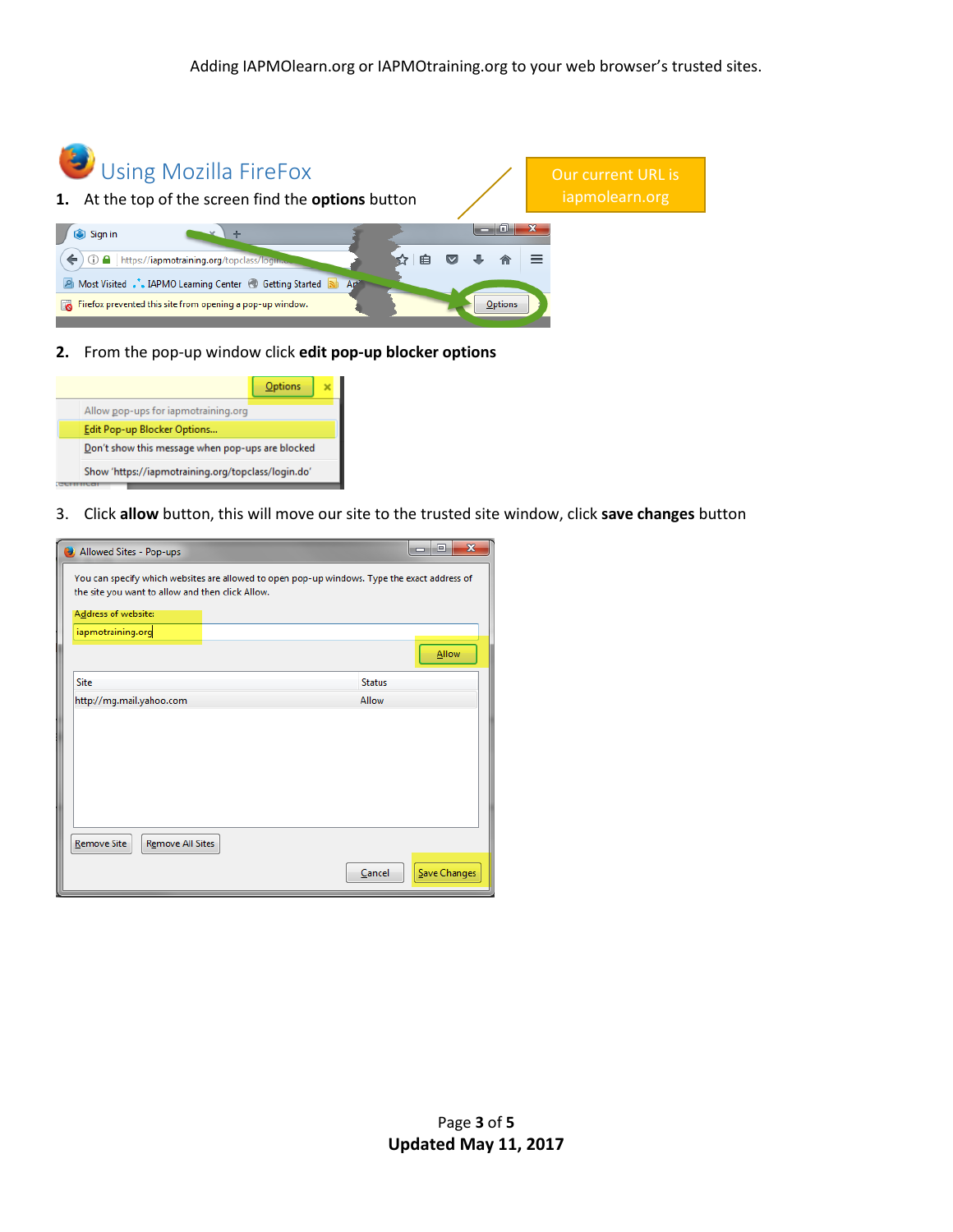

3. Our site had been added as a trusted site.